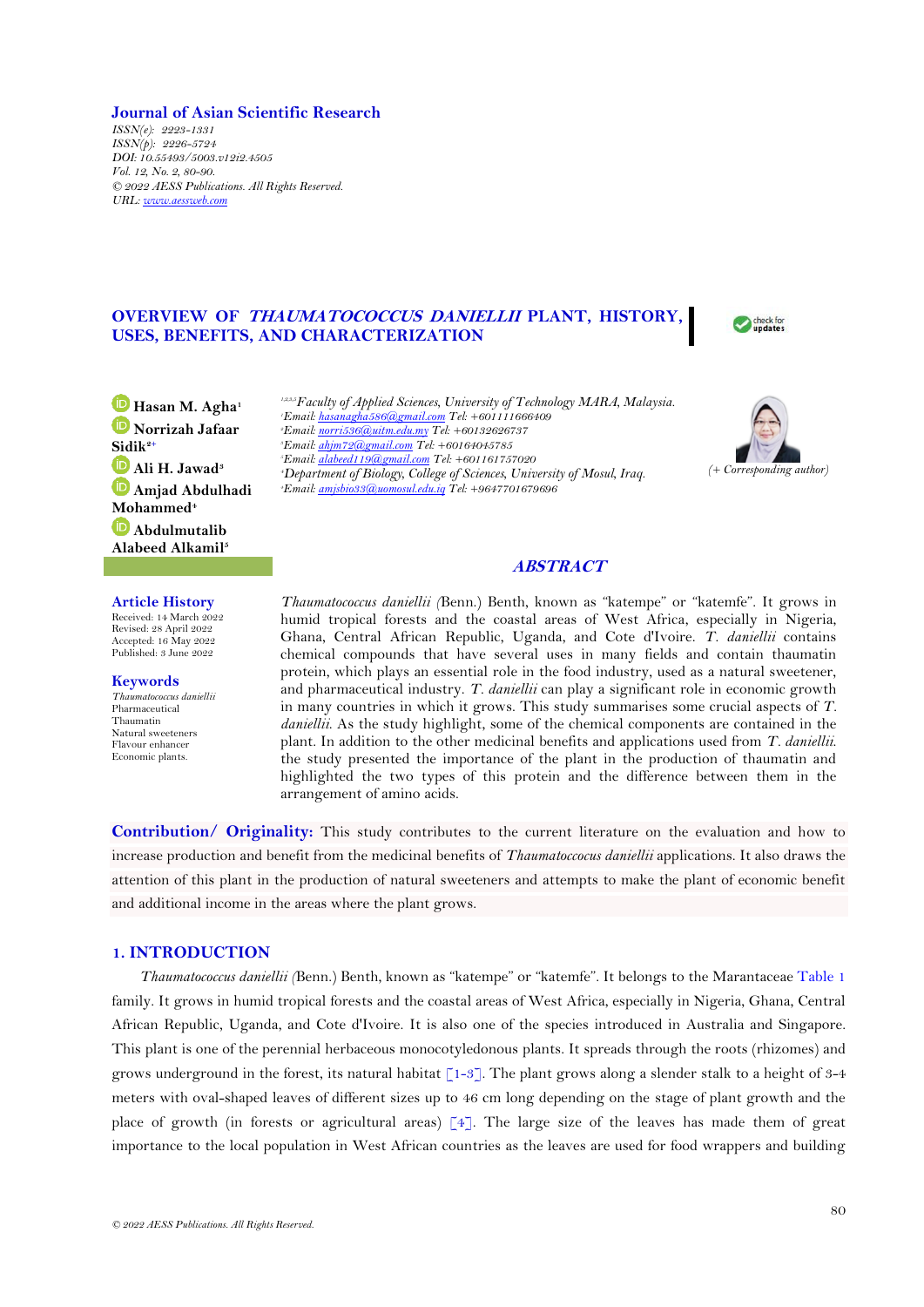roofs. It's also essential in traditional medical uses; for example, leaves are used as antidotes against poison, stings, and bites, and their usage is as painkillers and treatment of insanity  $\lceil 5 \rceil$ .

The fruit of this plant is characterised by its pyramid or triangular shape and is crimson colour and be bright red colour at full maturity. The weight of the fruit ranges from 6 to 30 g depending on the number of seeds inside the fruit, which usually contains three seeds. These seeds are black and surrounded by a thin, sticky layer of gel that is soft and fleshy called aril; this part of the plant (aril) is the reason behind the attention of scientists towards this plant. It contains a high concentration of sweet taste protein called thaumatin which is at least 3,000 times sweeter than sucrose. This part of the plant was used as a source of sweetening agent in West African regions, where it was introduced to sweeten bread, palm wine, and sour food. It has been observed that sour food will taste sweet, and the sweetness can be retained for an hour [\[6,](#page-7-3) [7\]](#page-7-4). Since the mid-1990s, thaumatin has been used as a sweetener and flavour enhancer in the food and confectionery industries. It is a natural source of calorie-free sweetener, and it does not contain carbohydrates; thus, it is ideal for patients with diabetes. The fruit of *Thaumatococcus daniellii* is used in the traditional medical field in Congo and Ivory Coast, where it is considered a good laxative. The seeds are emetic and treat pulmonary problems [\[8\]](#page-7-5). Growing concern about consuming artificial sweeteners humans raised as it has a clear impact on human health and causes many diseases such as dizziness, headache, and digestive problems [\[9\]](#page-7-6).

<span id="page-1-0"></span>

| Level of classification | Name                                     |
|-------------------------|------------------------------------------|
| Kingdom                 | Plantae-plant                            |
| Subkingdom              | Tacheobionta - Vascular plants           |
| Superdivision           | Spermatophyte - seeds plants             |
| Division                | Magnoliophyta - flowering plants         |
| Class                   | Liliopsida - monocotyledons              |
| <b>Subclass</b>         | Zingiberidae                             |
| Order                   | Zingiberales                             |
| Family                  | Marantaceae - Prayer-Plant family        |
| Genus                   | Thaumatoccocus benth.- thaumatococcus    |
| Species                 | daniellii (benn.) benth. - Miracle fruit |

**Table 1.** Classification of *Thaumatococcus daniellii.*

# **2. HISTORY AND DESCRIPTION OF THAUMATOCOCCUS DANIELLII**

George Dawn collected the plant's oldest sterile specimen from San Tom Island in West Africa in 1822. Due to the plant's popularity as a source of sweetening, this plant attracted the attention of the English surgeon, William Daniell in 1856. Samples were obtained from this plant, but the importance of this commercial crop as a source of natural protein sweetener was discovered after a whole century. A 1969 ban on sodium cyclamate in the United States of Americaed to extensive research conducted on *T. daniellii* and thaumatin as an alternative source of natural sweetening agent [\[10\]](#page-7-7). This work included UK glasshouse experiments and Ghana, Liberia, Nigeria, and Malaysia field plantations. Commercial thaumatin development reports show that most value increases outside Africa [\[11\]](#page-7-8). This plant is called by many names such as the sweet prayers plant, "katemfe" or "katempe", Yoruba soft cane, African serendipity berry, Miracle berry, and Miracle fruit (but this name is not related to the species *Synsepalum dulcificum* known to this name) [\[12,](#page-7-9) [13\]](#page-8-0). *T. daniellii* is a rhizomatous, perennial and monocotylene herb propagating by rhizomes. The plant grows in hot, humid rainforests and coastal areas in West Africa. The plant grows with a long, slender stem reaching (3-4) meters. The plant is characterised by holding large oval leaves of up to 46 cm in length, it is also bear pale purple flowers and carries a soft fruit that contains some bright black seeds [Figure 1](#page-2-0)[,2](#page-2-1) [\[14\]](#page-8-1).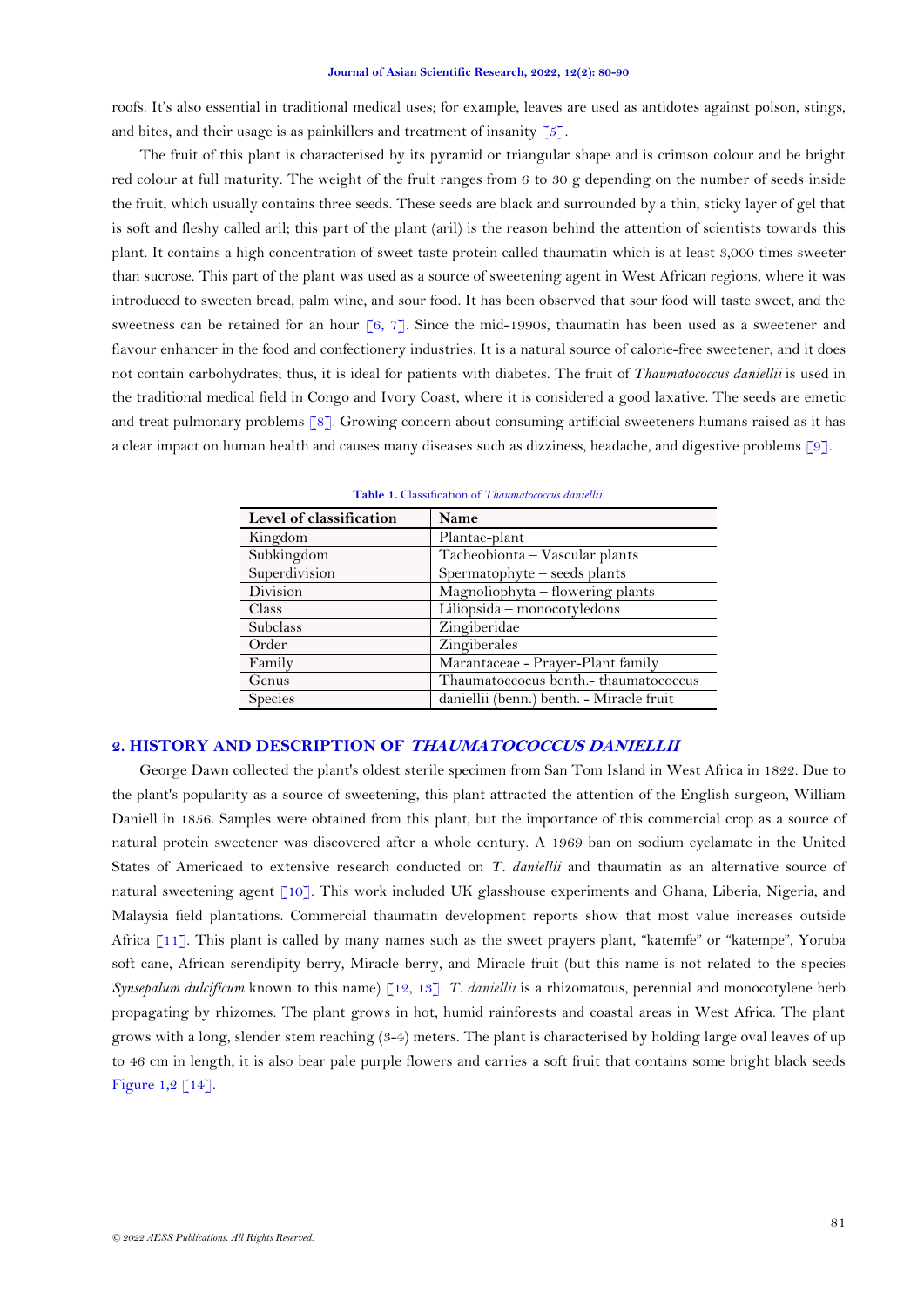



**Figure 1.** Thaumatococcus daniellii. **Figure 2.** Thaumatococcus daniellii at forest.

<span id="page-2-1"></span><span id="page-2-0"></span>The plant flowers most of the year but is at the top of its production from July to late October followed by fruit formation (ripening period) from January to mid-April [\[15\]](#page-8-2). The fruit of this plant is distinguished by its pyramid or triangular shape and has a crimson color and a bright red at full maturity the weight of the fruit varies from (6- 30 g) depending on the number of seeds in the fruit, which usually contains three seeds. These seeds are black when dry, they look like rocks. It contains aril with a high concentration of Thaumatin in the sweet taste protein which is at least 3,000 times sweeter than sucrose [Lim \[6\]](#page-7-3). [Chinedu, et al. \[16\]](#page-8-3) studied the components of the fruit and leaf found that it consisted of 4.8% aril, 22.8% seeds, and 72.4% fleshy part. The fruit contained 10.04 g of moisture, 21.08 g of gash, 0.93 g of fat 11.53 g of protein, 18.43 g of glib fibre, 37.27 g of carbs, 0.34 g of calcium, 0.30 g of magnesium,  $0.01 \text{ g}$  of iron and  $0.21 \text{ g}$  of phosphor. The seed had  $15.15 \text{ g}$  of water,  $11.30 \text{ g}$  of ash,  $0.21 \text{ g}$  of fat,  $10.36$ g of protein, 20.52 g of raw fibre and 42.46 g of carbohydrate. In both the leaf and the fruit, terpenoids, flavonoids, alkaloids and cardiac glycosoids are substantially present, while phlobatanin, saponin, hormones, anthraquinones ascorbic acid were absent. The fruit is a good mineral source, especially calcium and magnesian; the leaf is also rich in phosphorus.

## **3. BENEFITS AND USES OF THAUMATOCOCCUS DANIELLII**

*Thaumatococcus daniellii* is considered a non-timber forest species that played a big role in the rural economy in the West African regions, but it did not use all its capabilities to improve the economy. This perennial herb is multipurpose as it provides a very wide range of uses through its leaves or fruits or stems and roots [\[17\]](#page-8-4)*.* 

The plant is distinguished by having large oval-shaped leaves. The leaf is 60 cm long and 40 cm wide and grows individually from each rhizome nodule. *T. daniellii* is grown in West Africa, as it has traditionally used the lamina of fresh leaves to cover food to increase the shelf life of the food. The leaves are said to give the food wrapped a unique taste, so they are preferred over banana leaves. The petioles are used in weaving mats and some building tools and can be used for roofing the houses [Figure 3](#page-3-0) [\[11,](#page-7-8) [18\]](#page-8-5).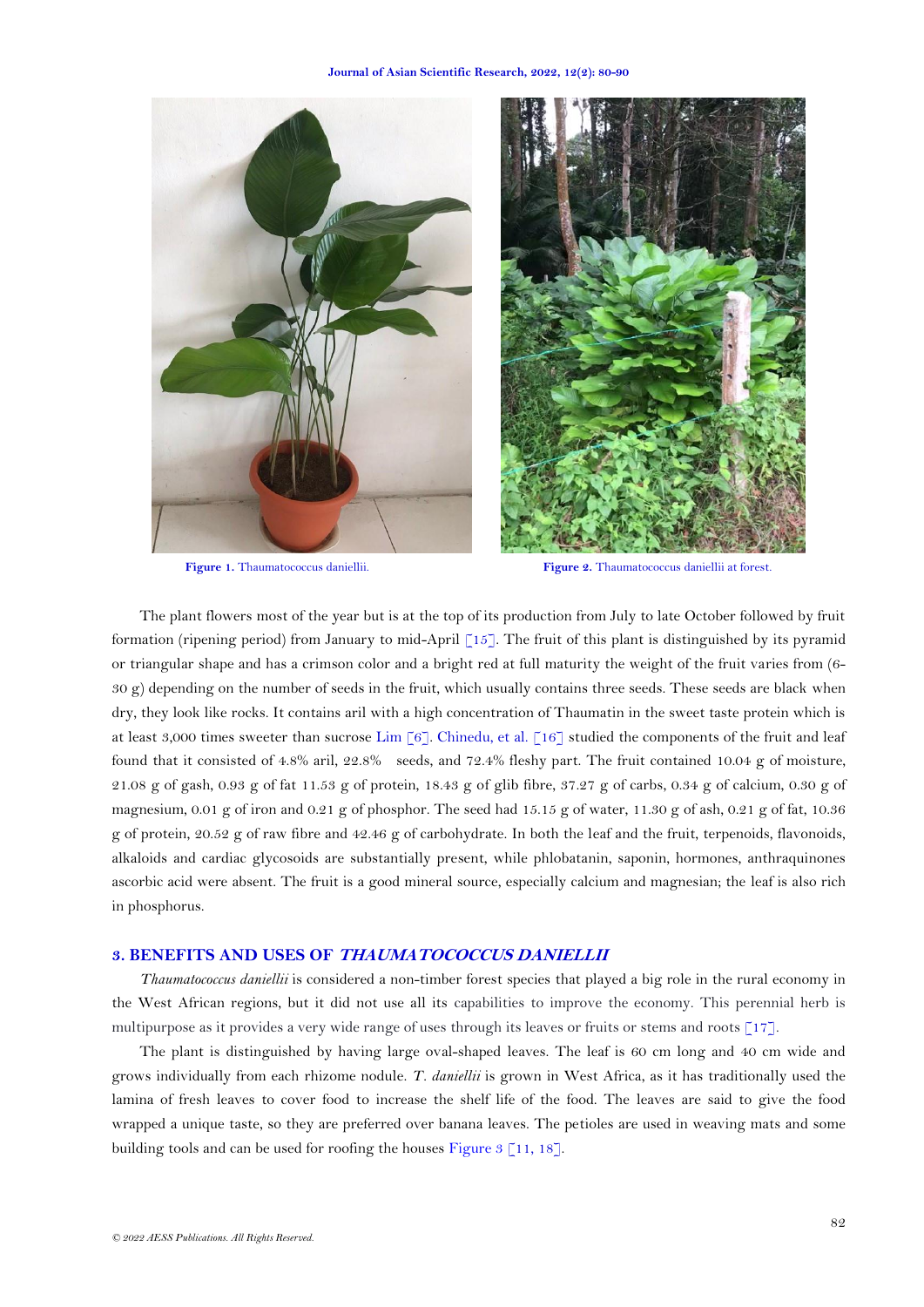

Figure 3. *T. daniellii* Leaf [\[5\]](#page-7-2).

<span id="page-3-0"></span>The uses of plants and natural products in treating diseases have been known since ancient times [\[19\]](#page-8-6). A study b[y Oboh, et al. \[18\]](#page-8-5) verified the role of the leaves of *T. daniellii* as an antioxidant, as this study showed the ability of the plant to prevent degenerative diseases associated with oxidative stress, thus proving that this antioxidant effect can be used as an effective way to preserve food. [Ubani, et al. \[5\]](#page-7-2) also indicated that the chemical examination of a sample of plant leaves from Calabar, South-south Nigeria contained flavonoids, alkaloids, tannins, glycosides, and steroids in large quantities and that the presence of these substances gives credibility to the medicinal and nutritional importance of plant use in past years. The research results showed the leaves of *T. daniellii* had a higher medicinal value than the banana leaves. Therefore, it is recommended to use them in food packaging instead of plastic bags that cause many cancerous diseases. Due to the high risk of plastic in food packing, there a study was conducted to find out the components of *T. daniellii* leaves and their shelf life in food wrapping, the study found *T. daniellii* leaves contain a group of vitamins B1 1.07 mg/100g, B3 1.32mg/100g, B5 1.11 mg/100g, B6 16.34 mg/100g, B12 11.86 mg/100g, vitamin A 3.1 mg/100g, vitamin C 25.19 mg/100g. results of this study proved it is possible to use *T. daniellii* leaves in food packing and is an excellent alternative to polyethelyn paper and aluminum foil, as well as *T. daniellii* leaves, which can be combined with animal feedo the high value nutritional components and vitamins [\[12\]](#page-7-9). Another study was conducted on the economic value of *T. daniellii* leaves and their effect on poverty reduction in Osun State, Nigeria [\[20\]](#page-8-7). The average return on investment was 55.88±2.58% (with 19.40% lending rate) showing a high result in plant revenue. To reduce poverty, it is necessary to educate farmers and provide them with full information and agricultural advice  $\lceil 21 \rceil$ .

Globally, the increase in pulp and paper production leads to the deforestation of large areas of trees. Massive investment and import of the long pulp fiber and the inability to maintain the fibres' natural source were the main reasonsor the closure of many factories in Nigeria [\[22\]](#page-8-9). Recently it was discovered that a *T. daniellii* stalk can be considered a Non-Wood Fiber Source (NWFS) [\[23\]](#page-8-10).

There was a great trend in Nigeria to study the components of *T. daniellii* stalks, as it was found that these stalks contain a high percentage of fiber that can be used in the production of fiber. The stalk compromises crude fiber holocellulose percentage of *T. daniellii* stalk was as follows crude fiber (33.36%), holocellulose (66.80%), αcellulose (39.0%), hemicellulose (27.81%) low ash (2.79%), silica (0.85%), lignin (13.03%) and elemental accumulations. The study also showed that the fiber contents are strongly related to each other, but the nutrients were not as it appears that only nitrogen, potassium and iron are closely related with raw fiber and cellulose since these components are the main elements that contribute to the physiological development and fiber quality of the *T. daniellii* stalk. The study suggested using potassium and nitrogen-based fertilisers with *T. daniellii* for high-quality fiber  $\lceil 24 \rceil$ .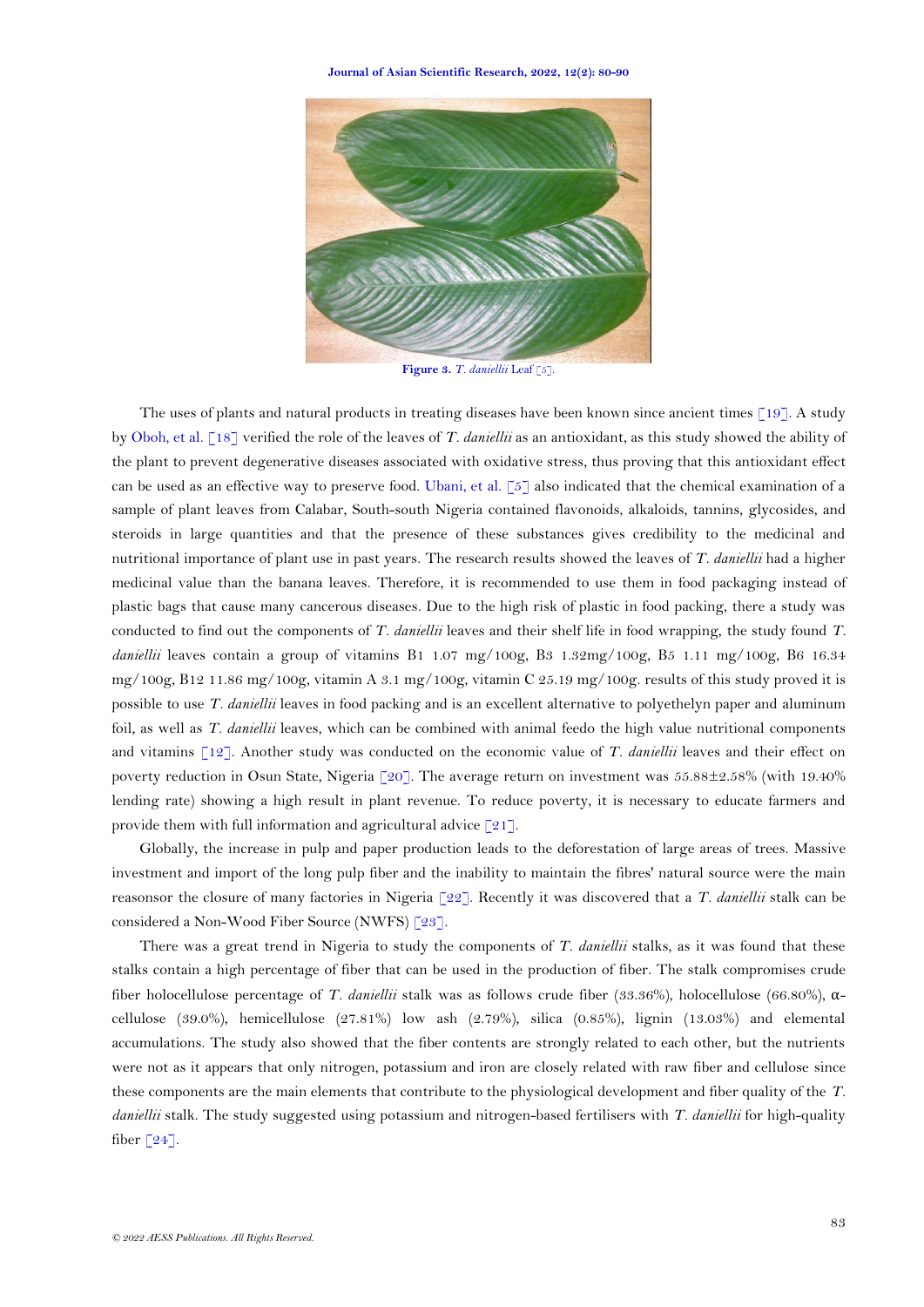The dependence on obtaining *T. daniellii* from natural habitats (forests) is not sustainable and does not meet the market needs to obtain the aril. Ultimately, farmers destroy natural ecosystem and feeding sources for other organisms such as insects, rodents and rats of the forest floor to harvest the plant. Since *T. daniellii* are a shaderesistant plant, it has been proposed to grow them in farms with a mixed system (Eco agriculture). This will help obtain large quantities of the plant and help preservehe wild environment in the forests, thus increasing income for farmers in West African regions who lack adequate sources of income  $\lceil 25 \rceil$ .

## **4. CHARACTERISATION OF THAUMATOCOCCUS DANIELLII**

*T. daniellii* is a multi-use plant where the local populations use all its parts (leaves, stalk, fruits, rhizomes) in its growing areas. The stalks were used to sweeten food and in the manufacture of thaumatin. The leaves were widely used to wrap different foods in Africa and even in America and South America, where they were considered flavor enhancers. In a study on *T. daniellii* leaves, it was found that they contain flavonoids, polyphenols, alkaloids, and saponins. The same study showed that the aqueous extract of *T. daniellii* leaves contains higher proportions of these substances Flavonoids 0.28 mg %, Polyphenols 0.41 mg%. The analysis of the antioxidants also showed that 100- 500 mg/ml of aqueous leaf solution showed the effect exhibited higher DPPH radical scavenging activity than the hexane leaf fraction. Thus, the presence of flavor-enhancing properties in the plant's leaves is attributed to the fact that it contains polyphenols and flavonoids. Its antioxidant activity is also behind its use as a wrapping food [\[26\]](#page-8-13).

In another study, the components of the gelatinous layer of *T. daniellii* plant were studied, where the phytochemical analysis showed that it contains saponins (0.19 %), flavonoids (0.41%), phenols (0.06 %), HCN (0.81 %), Alkaloid (0.11 %), and Tannin (0.16 %). The analysis also showed that this gelatinous layer contains Calcium 6.68 mg/100 g, Magnesium 0.60 mg/100 gm, Ash 5.80%, Fiber 0.41%, protein 19.01, and nitrogen 3.04%. This high nutritional value makes it easy to replace white sugar and use tomatine to manufacture children's medicines [\[27\]](#page-8-14). Intensive research was also conducted on *Thaumatococcus daniellii* to study the biological compounds and the importance and benefits of these components. [Samadder, et al. \[28\]](#page-8-15); [Thibado, et al. \[29\]](#page-9-0) in their research found *T. daniellii* contains anthocyanin, which is an anti-cancer and anti-radical substance as well as an anti-hyperglycemic. *T. daniellii* contains anthraquinones, which act as anti-bacterial, anti-inflammatory, anti-fungal, anti-cancer, anticoagulant, and neuroprotective [\[30-34\]](#page-9-1). Studies have indicated the plant contains rutin pigment, which has a significant role in protecting the heart and is neuroprotective and an anti-diabetic compound and works to protect the kidneys [\[35-37\]](#page-9-2). *T. daniellii* contain saponin, which is found in the fenugreek plant, and works as an anti-inflammatory, hypocholesterolemic, and immunomodulatory [\[38-40\]](#page-9-3). A study conducted by [Matsubara, et al. \[41\]](#page-9-4); [Ho, et al. \[42\]](#page-9-5) found the compound Geranylgeraniol in *T. daniellii* which improves testosterone and proliferatoractivated receptors γ (PPAR γ). In addition, it was found *T. daniellii* consist of many other compounds that have valuable health benefits [\[3\]](#page-7-10), Catechins [\[43\]](#page-9-6), Hexadecanoic acid [\[44\]](#page-10-0), Kaempferol [\[45\]](#page-10-1), Phytol [\[46\]](#page-10-2), Spartein [\[47\]](#page-10-3), Squalene [\[48,](#page-10-4) [49\]](#page-10-5), and Terpenoids [\[50\]](#page-10-6). Other studies are conducted to know the components of each part of *Thaumatococcus daniellii,* as shown in [Table](#page-4-0) 2.

<span id="page-4-0"></span>

| Part of T. daniellii           | Protein | Carbohydrate | Fat   | Ash   | Moisture | Crude        | <b>References</b>      |
|--------------------------------|---------|--------------|-------|-------|----------|--------------|------------------------|
|                                | (%)     | (%)          | (9/6) | (%)   | (9)      | fiber $(\%)$ |                        |
| T. daniellii (seeds)           | 2.14    | 40.07        | 2.35  | 8.17  | 10.39    | 36.92        | Abiodun, et al. [51]   |
| <i>T. daniellii</i> (leaves)   | 14.88   | 31.25        | 0.90  | 10.60 | 5.16     | 36.61        | Oforibika, et al. [52] |
| <i>T. daniellii</i> (fruits)   | 19.02   | 70.00        | 3.85  | 5.80  | 83.90    | 0.42         | Ndukwe, et al. $[27]$  |
| <i>T. daniellii</i> (Arils)    | 33.03   | 44.17        | 0.61  | 4.79  | 12.20    | 5.20         | Ojo, et al. [53]       |
| <i>T. daniellii</i> (rhizomes) | 7.00    | 18.75        | .80   | 6.20  | 17.27    | 48.98        | Oforibika, et al. [52] |

**Table 2.** Some studies conducted about the components of each part of *Thaumatococcus daniellii.*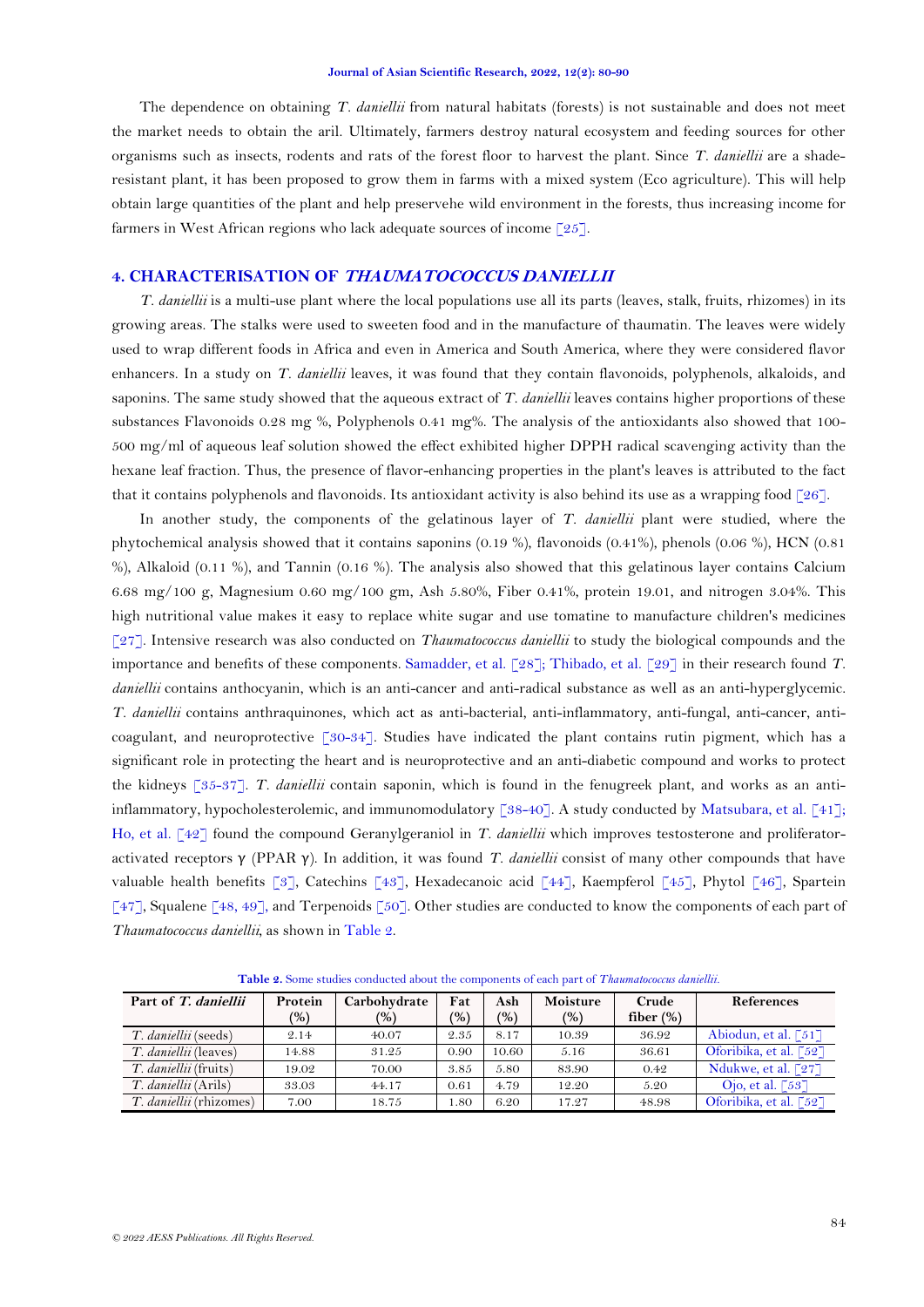### **5. THAUMATIN**

The fruit of *T. daniellii* contains thaumatin protein, which is found in the aril area surrounding the seeds [\(Figure4](#page-5-0) a, b). The people of West Africa used the fruits of this plant as a source of sweetening bread, sour food and palm wine. They found that when they chew the seeds for an hour, they turn sour foods into foods that taste sweet. During the nineties of the last century, the actual trend began to use thaumatin in the food and confectionery industry as an alternative natural sweetener to harmful industrial sweeteners. As this protein is distinguished as not a carbohydrate,t is suitable for people with diabetes [\[54\]](#page-10-10).

Thaumatin was produced for the first time in 1972 from *T. daniellii* fruits by aqueous extraction. The different types of thaumatin were examined based on the stages of ripening of *T. daniellii* fruits and thaumatin І and thaumatin П were determined. This study also showed that the two types have the same amino acids and molecular weights. The study also included the relationship between the cultivation area and the amount of protein in the fruit. Where 4.9 g of the extract was obtained from 2.7 kg of fruit, equivalent to 0.18%. It was observed that the sweetness of the aqueous solution of thaumatin decreased when the temperature was increased to more than 75 °C, as well as when the pH was less than 2.5 at room temperature [\[9\]](#page-7-6).

Between 1990 and 2012, the total production ranged from 10,250 kg to 25,600 kg of *T. daniellii* arils in Cote d'Ivoire. Given the average frozen aril value of \$16 for one kilogram, this development gained between \$160,000 and \$400,000 annually in exports to the United Kingdom. There is, therefore, a seemingly untapped potential for improving rural livelihoods in West and Central Africa through *T. daniellii* cultivation [\[10\]](#page-7-7). Thaumatin is one of the sweetening proteins with a sweetness of 2000-10000 times sweeter than sucrose. It is consisting of 207 amino acids. There are two types of thaumatin Ι and thaumatin Π, it differs from the second in 5 amino acids. Both types are soluble in water and dilute alcohol [Figure 5](#page-6-0) [\[9,](#page-7-6) [55\]](#page-10-11).



**Figure 4.** a. Fruit of *Thaumatoccocus daniellii,* b*.* A Cross Section of *Thaumatococcus daniellii* Fruit Showing the Aril.

<span id="page-5-0"></span>The maximum solubility at pH  $2.7 - 3.0$ . The advantage is that the sweetness does not disappear by heating where it is kept sweet when heated to a temperature of 80 °C for a period of 4 hours at pH 2. However, the sweetness disappears when heated with a pH higher than 7 for 15 minutes. This indicates that thaumatin is more heat resistant than neutral or alkaline conditions under acidic conditions. Thaumatin has proven its effectiveness in eliminating the bitterness of some medicines and vitamins, as it was used in the composition of tablets and pills at rate (20-400) ppm as it was taken advantage of the advantage of staying sweet for a long time that leaves a sweet feeling in the mouth. It is considered a one of the sweetest natural sweeteners if compared with sucrose [Table](#page-6-1) 3 [\[8,](#page-7-5) [9\]](#page-7-6). Obtaining thaumatin protein by natural sources is difficult and the percentage of obtaining it is low to obtain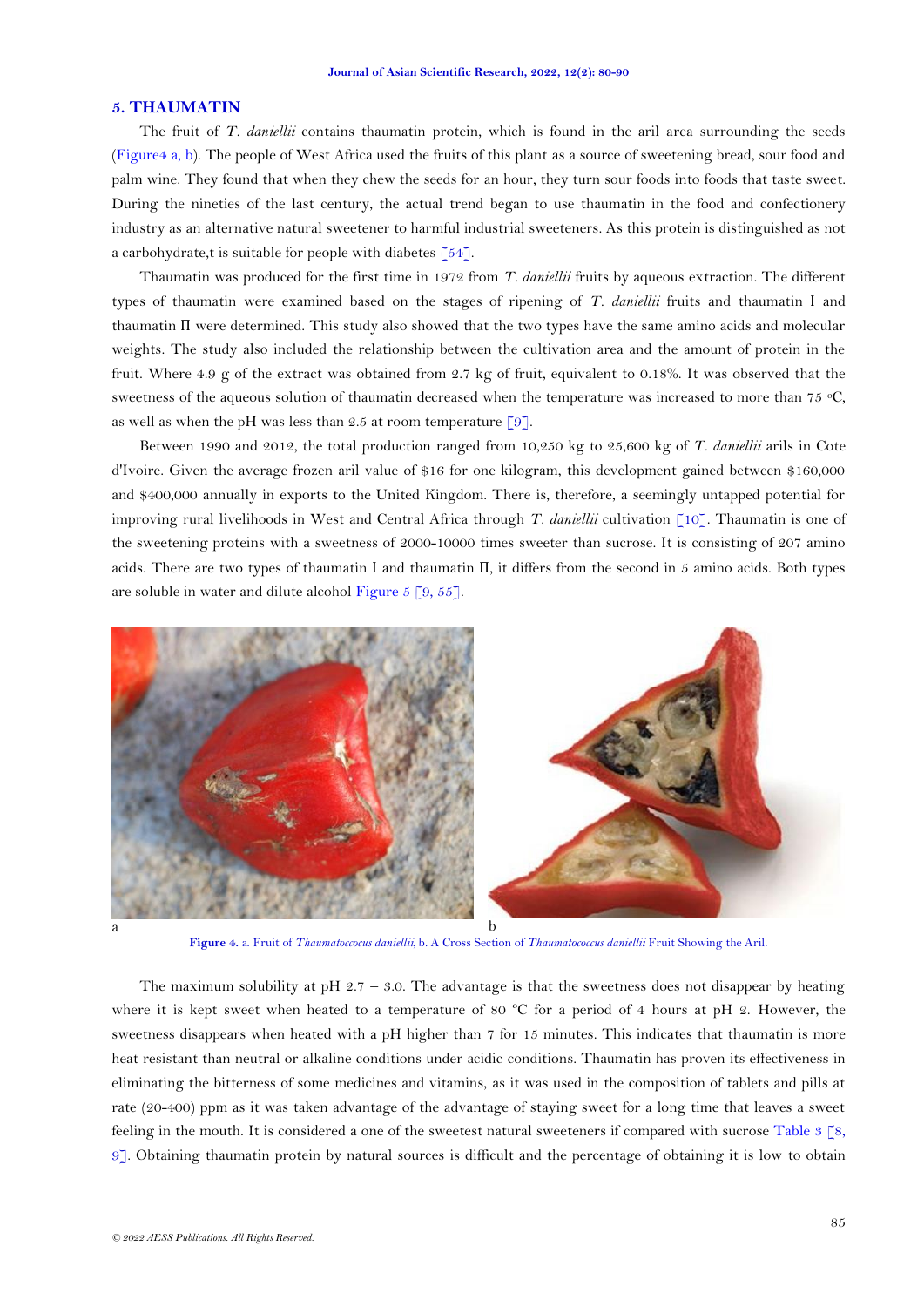large commercial quantities. Using modern technical methods such as protein synthesis through genetically modified organisms [\[56\]](#page-10-12).

In addition to the fact that thaumatin acts as a first-class sweetener, it can be used as a flavor modifier in the food industries. Its unique and distinctive properties make it an essential component in various food industries. Among these applications is its use in the manufacture of chewing gum, pet food, dairy products, and fodder [\[57\]](#page-10-13).

|                   |     | (1)                                                    |     |     |
|-------------------|-----|--------------------------------------------------------|-----|-----|
| 10                | 20  | 30                                                     | 40  | 50  |
| <b>MAATTCFFFL</b> |     | FPFLLLLTLS RAATFEIVNR CSYTVWAAAS KGDAALDAGG            |     |     |
| 60                | 70  | 80                                                     | 90  | 100 |
|                   |     | ROLNSGESWT INVEPGTNGG KIWARTDCYF DDSGSGICKT GDCGGLLRCK |     |     |
| 110               | 120 | 130                                                    | 140 | 150 |
|                   |     | RFGRPPTTLA EFSLNQYGKD YIDISNIKGF NVPMDFSPTT RGCRGVRCAA |     |     |
| 160               | 170 | 180                                                    | 190 | 200 |
|                   |     | DIVGOCPAKL KAPGGGCNDA CTVFOTSEYC CTTGKCGPTE YSRFFKRLCP |     |     |
| 210               | 220 | 230                                                    |     |     |
| DAFSYVLDKP        |     | TTVTCPGSSN YRVTFCPTAL ELEDE                            |     |     |

| w   |                                                        |     |
|-----|--------------------------------------------------------|-----|
| 30  | 40<br>20                                               | 50  |
|     | MAATTCFFFL FPFLLLLTLS RAATFEIVNR CSYTVWAAAS KGDAALDAGG |     |
| 80  | 70<br>90                                               | 100 |
|     | ROLNSGESWT INVEPGTKGG KIWARTDCYF DDSGRGICRT GDCGGLLOCK |     |
| 130 | 120<br>140                                             | 150 |
|     | RFGRPPTTLA EFSLNQYGKD YIDISNIKGF NVPMDFSPTT RGCRGVRCAA |     |
| 180 | 170<br>190                                             | 200 |
|     | DIVGOCPAKL KAPGGGCNDA CTVFQTSEYC CTTGKCGPTE YSRFFKRLCP |     |
| 230 | 220                                                    |     |
|     | TTVTCPGSSN YRVTFCPTAL ELEDE                            |     |

 $\cdots$ 

**Figure 5.** difference in amino acid between thaumatin І and thaumatin П.

<span id="page-6-0"></span>**Note:** Blue characters denote the signal peptide and red characters denote the differences in the sequences at four positions [\(www.uniprot.org\).](http://www.uniprot.org/)

<span id="page-6-1"></span>

| Plant                                 | Family         | Part                                         | Sweetening<br>Principle          | <b>Chemical Class</b>              | <b>Times Sweeter</b><br>than Sucrose |
|---------------------------------------|----------------|----------------------------------------------|----------------------------------|------------------------------------|--------------------------------------|
| 1-Achras sapota                       | Sapotaceae     | Latex and fruit                              | Glycyrrhizin                     | Triterpene glycosides              | 100                                  |
| 2- Citrus aurantium                   | Rutaceae       | of the<br>Peels<br>fruits                    | Neohesperidin<br>dihydrochalcone | Dihydrochalcone                    | 1000                                 |
| 3- Stevia rebaudiana                  | Asteraceae     | Leaves                                       | <b>Steviosides</b>               | Tricyclicditerpenoid<br>Glycosides | 200-300                              |
| 4-Symplococos                         |                |                                              |                                  | Dihydrochalcone                    |                                      |
| paniculata                            | Symplocaceae   | Leaves                                       | Trilobatin                       | Glycosides                         | 400-1000                             |
| $.5-$<br>Dioscoreophyllum<br>cuminsii | Menispermaceae | Fruit pulp                                   | Monellin                         | Protein                            | 2500                                 |
| 6- Perilla frutescens                 | Labiatae       | seeds<br>Leaves,<br>flowering<br>and<br>tops | Perillartine                     | Monoterpenoid                      | 400-2000                             |
| 7-Thamatococcus<br>daniellii          | Marantaceae    | Aril of fruit                                | Thaumatin                        | Protein                            | 3000                                 |

| Table 3. Some of natural sweeteners and compared with sucrose. |  |
|----------------------------------------------------------------|--|
|----------------------------------------------------------------|--|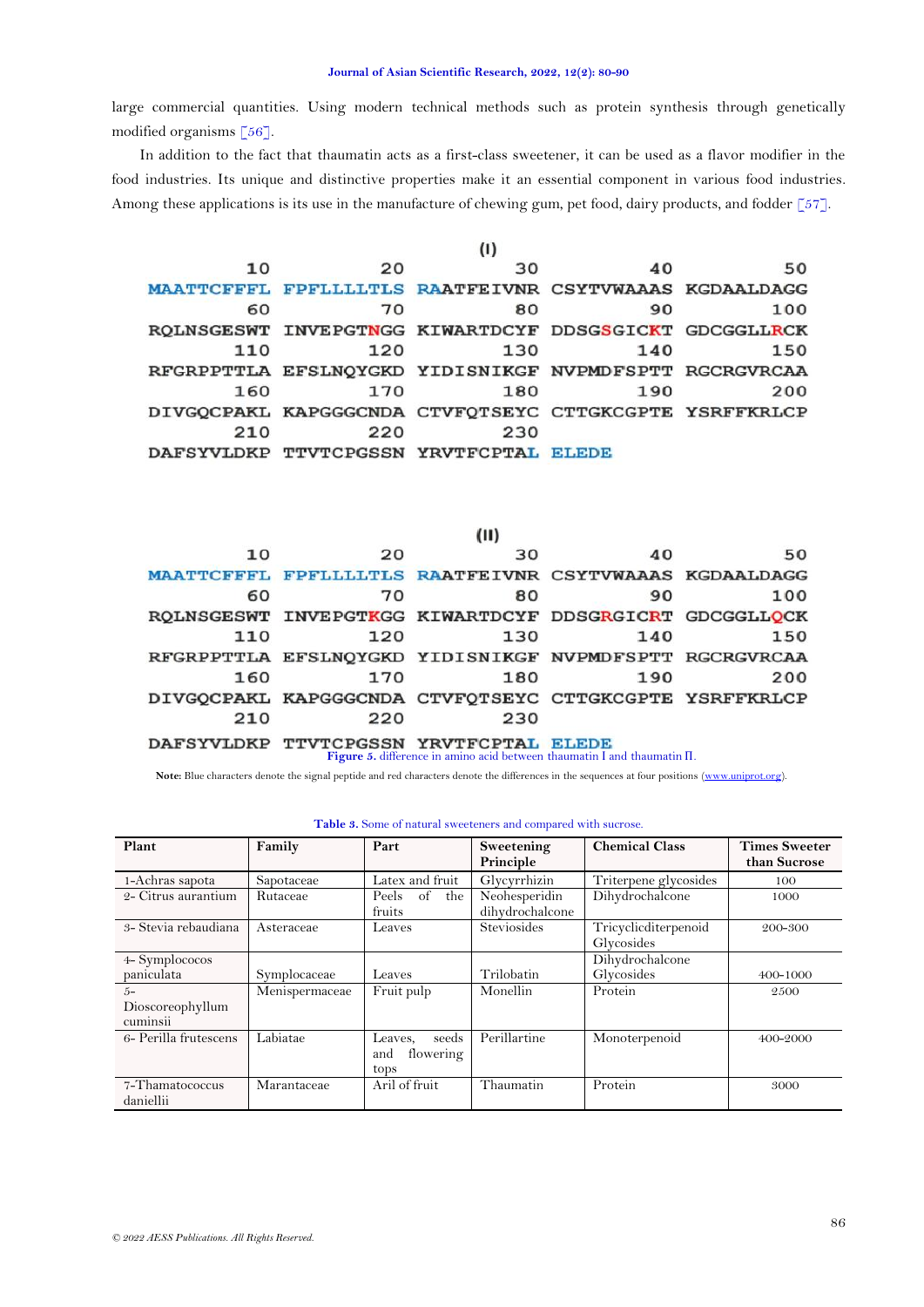## **6. CONCLUSION AND RECOMMENDATIONS**

The presentation of various previous studies on *Thamatococcus daniellii* found the plant has many benefits and uses in people's lives in the countryside or its use in preparing extracts of high value. In the food industry, animal feed, food packing, and pharmaceutical industry as a flavour enhancers for children's syrup. As *T. daniellii* countians a group of vitamins, flavonoids, saponins, phenols, fibers, and proteins. *T. daniellii* contains thaumatin protein, one of the best natural sweetener and flavour enhancers that can be exploited in several fields. *T. daniellii* can have a role in improving the economy of rural areas in the countries where it grows in abundance.

**Funding:** This study received no specific financial support. **Competing Interests:** The authors declare that they have no competing interests. **Authors' Contributions:** All authors contributed equally to the conception and design of the study. **Acknowledgement:** The authors thank the Faculty of Applied Sciences, Universiti Teknologi MARA, Shah Alam Branch for the technical support towards this research.

## **REFERENCES**

- <span id="page-7-0"></span>[1] R. V. Gallagher, L. J. Beaumont, L. Hughes, and M. R. Leishman, "Evidence for climatic niche and biome shifts between native and novel ranges in plant species introduced to Australia," *Journal of Ecology,* vol. 98, pp. 790-799, 2010.Available at: https://doi.org/10.1111/j.1365-2745.2010.01677.x.
- [2] O. Adeogun, A. Adekunle, and A. Ashafa, "Chemical composition, lethality and antifungal activities of the extracts of leaf of Thaumatococcus daniellii against foodborne fungi," *Beni-Suef University Journal of Basic and Applied Sciences,* vol. 5, pp. 356-368, 2016.Available at: https://doi.org/10.1016/j.bjbas.2016.11.006.
- <span id="page-7-10"></span>[3] O. Fadahunsi, P. Adegbola, S. Olorunnisola, and O. Akinloye, "Phytochemistry, nutritional composition, and pharmacological activities of Thaumatococcus daniellii (Benth): A review," *BioTechnologia,* vol. 102, pp. 101-117, 2021.Available at: https://doi.org/10.5114/bta.2021.103766.
- <span id="page-7-1"></span>[4] K. Osuocha, E. Ogbonnaya, E. Nweke, D. Ejiofor, and P. Njoku, "Studies on the lipid profiles of wistar rat models treated with aqueous and methanolic leaf extracts of alchornea cordifolia and thaumatococcus daniellii," *Modern Health Science,* vol. 1, pp. p46-p46, 2018.Available at: https://doi.org/10.30560/mhs.v1n2p46.
- <span id="page-7-2"></span>[5] C. D. Ubani, O. E. Uko, C. A. Wariso, and A. A. Kalu, "Evaluation of the nutrient composition and hepatotoxic potential of Thaumatococcus danielli," *GSC Biological and Pharmaceutical Sciences,* vol. 18, pp. 11–15, 2022.
- <span id="page-7-3"></span>[6] T. K. Lim, *Edible medicinal and non-medicinal plants* vol. 1. Dordrecht, The Netherlands: Springer, 2012.
- <span id="page-7-4"></span>[7] Y. Igbayilola, F. Olaoye, O. Aina, M. Ashiru, and A. Mofolorunso, "Antioxidant, hypolipidaemic and heptoprotective potentials of perinatal Thaumatococcus daniellii leaf supplemented diet in male offspring of Sprague-Dawley rats," *Journal of African Association of Physiological Sciences,* vol. 9, pp. 95-104, 2021.
- <span id="page-7-5"></span>[8] K. Priya, V. R. M. Gupta, and K. Srikanth, "Natural sweeteners: A complete review," *Journal of Pharmacy Research,* vol. 4, pp. 2034-2039, 2011.
- <span id="page-7-6"></span>[9] J. A. Joseph, S. Akkermans, P. Nimmegeers, and J. F. Van Impe, "Bioproduction of the recombinant sweet protein thaumatin: Current state of the art and perspectives," *Frontiers in Microbiology,* vol. 10, p. 695, 2019.Available at: https://doi.org/10.3389/fmicb.2019.00695.
- <span id="page-7-7"></span>[10] W. S. Waliszewski, S. Oppong, J. B. Hall, and F. L. Sinclair, "Implications of local knowledge of the ecology of a wild super sweetener for its domestication and commercialization in West and Central Africa," *Economic Botany,* vol. 59, pp. 231-243, 2005.Available at: https://doi.org/10.1663/0013-0001(2005)059[0231:iolkot]2.0.co;2.
- <span id="page-7-8"></span>[11] A. Hamid, M. Aliyu, L. Abubakar, A. Mukadam, A. Shehu, G. Egharevba, M. Adisa, S. Ajibade, A. Zubair, and E. Fagbohun, "Thaumatococcus daniellii leaves: Its chemical compositions, antioxidant and antimicrobial activities," *Ife Journal of Science,* vol. 19, pp. 409-416, 2017.Available at: https://doi.org/10.4314/ijs.v19i2.21.
- <span id="page-7-9"></span>[12] A. Iwueke, N. Ejekwumadu, E. Chukwu, J. Nwodu, and C. Akalonu, "Nutritional composition and GC-MS phytochemical analysis of thaumatococcus daniellii leaves," *European Journal of Nutrition & Food Safety,* vol. 12, pp. 81- 86, 2020.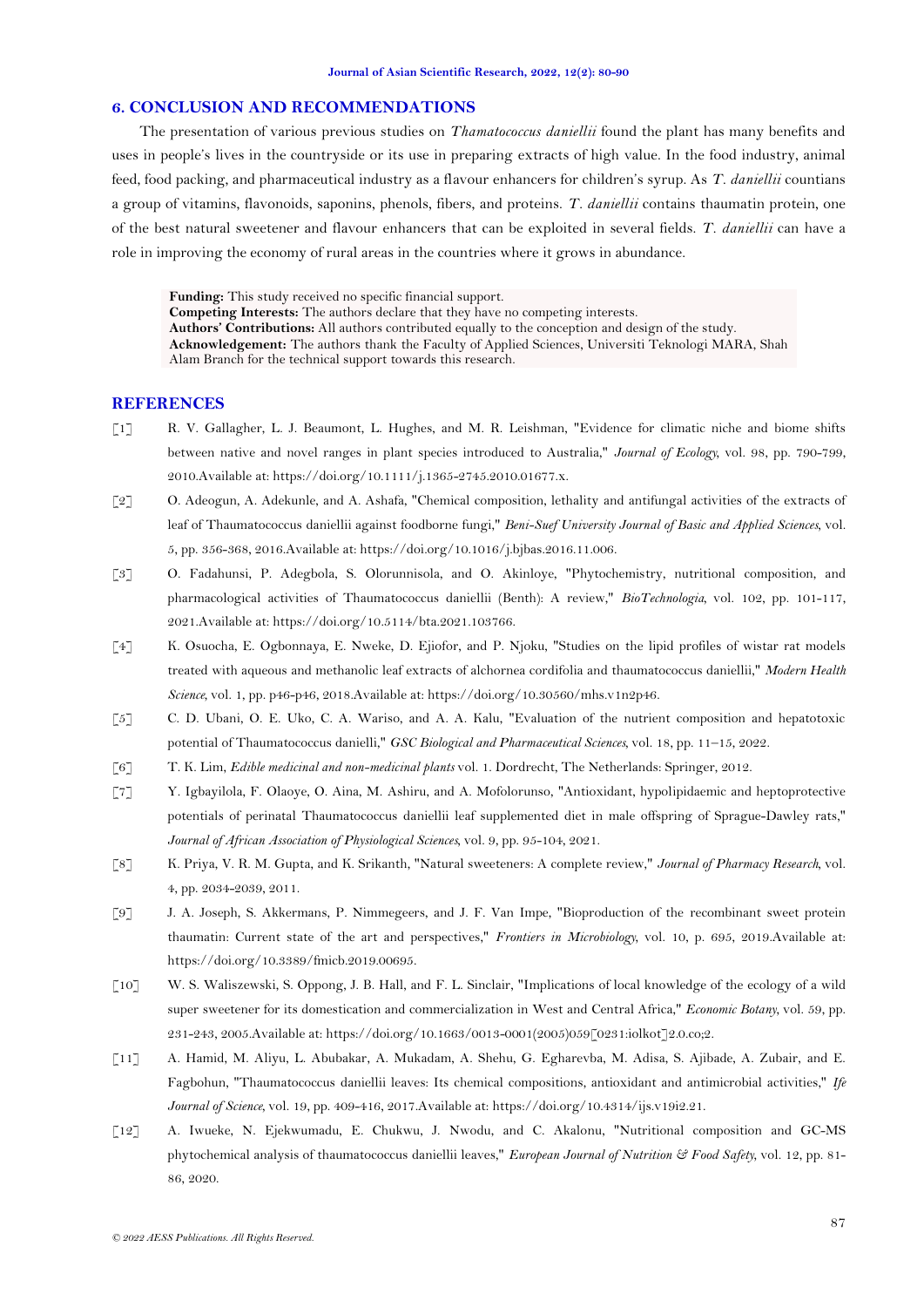- <span id="page-8-0"></span>[13] S. Yeboah, T. Hilger, and J. Kroschel, "Thaumatococcus daniellii(Benn.) Benth.-A natural sweetener from the rain forest zone in West Africa with potential for income generation in small scale farming," *Journal Applied Science,* vol. 6, pp. 854-859, 2003.
- <span id="page-8-1"></span>[14] N. Shalom, Y. Adetayo, T. Samuel, J. Bolaji, and E. Tamunotonyesia, "Analyses of the leaf, fruit and seed of Thaumatococcus Danielli (Benn.) Benth: exploring potential uses," *Paski,* vol. 2, pp. 37-47, 2013.
- <span id="page-8-2"></span>[15] N. H. Mohd Khairlani, M. Y. Abdullah, and S. Abdullah, "Thaumatococcus daniellii phenology and growing degree day requirements under different irradiance and fertiliser levels," *Annals of Applied Biology,* vol. 176, pp. 328-341, 2020.Available at: https://doi.org/10.1111/aab.12564.
- <span id="page-8-3"></span>[16] S. N. Chinedu, A. Y. Oluwadamisi, S. T. Popoola, B. J. David, and T. Epelle, "Analyses of the leaf, fruit and Seed of thaumatococcus tktniellii (Benth.): Exploring potential uses," *Pakistan Journal of Biological Sciences,* vol. 17, pp. 849-854, 2014.Available at: https://doi.org/10.3923/pjbs.2014.849.854.
- <span id="page-8-4"></span>[17] E. M. Isikhuemen, G. O. Oyibotie, and O. T. Aremu, "Diagnostic assessment of mammals in conservation areas of presco concession, Plogbo, Edo state, Nigeria," *Journal of Research in Forestry, Wildlife and Environment,* vol. 13, pp. 12– 25, 2021.
- <span id="page-8-5"></span>[18] G. Oboh, A. J. Akinyemi, I. S. Oyeleye, and K. Williamsnelson, "Protective effect of phenolic extracts from two species of miracle berry leaves (Thaumatococcus daniellii and Megaphrynium macrostachyum) on some pro-oxidant induced oxidative stress in rat pancreas in vitro," *Journal of Applied Pharmaceutical Science,* vol. 6, pp. 118-124, 2016.
- <span id="page-8-6"></span>[19] A. A. Allaq, N. J. Sidik, A. Abdul-Aziz, and I. A. Ahmed, "Cumin (Cuminum cyminum L.): A review of its ethnopharmacology, phytochemistry," *Biomedical Research and Therapy,* vol. 7, pp. 4016-4021, 2020.Available at: https://doi.org/10.15419/bmrat.v7i9.634.
- <span id="page-8-7"></span>[20] D. A. Animasaun, A. Afeez, P. A. Adedibu, F. P. Akande, S. Oyedeji, and K. S. Olorunmaiye, "Morphometric variation, genetic diversity and allelic polymorphism of an underutilised species Thaumatococcus daniellii population in Southwestern Nigeria," *Journal of Plant Biotechnology,* vol. 47, pp. 298-308, 2020.Available at: https://doi.org/10.5010/jpb.2020.47.4.298.
- <span id="page-8-8"></span>[21] A. Aiyeloja and O. Ajewole, "Potential of thaumatococcus danielli (Benn) for poverty reduction in Osun state, Nigeria," *Journal of Tropical Forest Research,* vol. 21, pp. 1- 7, 2005.Available at: [http://ir.library.ui.edu.ng/handle/123456789/3393.](http://ir.library.ui.edu.ng/handle/123456789/3393)
- <span id="page-8-9"></span>[22] J. S. Udohitinah and A. O. Oluwadare, "Pulping properties of kraft pulp of Nigerian-grown kenaf (Hibiscus cannabinus L.)," *BioResources,* vol. 6, pp. 751-761, 2011.Available at: https://doi.org/10.15376/biores.6.1.751-761.
- <span id="page-8-10"></span>[23] O. Ogunsanwo, G. Adedeji, and A. Ajibabi, "Pulping potential of thaumatococcus daniellii (Benn) Benth in Omo and Oban forest reserve of Nigeria," *International Journal of Security and Networks,* vol. 3, pp. 580-585, 2012.
- <span id="page-8-11"></span>[24] O. Sotannde and A. Oluwadare, "Fibre and elemental contents of Thaumatococcus daniellii stalk and its implications as a non-wood fibre source," *International Journal of Applied,* vol. 4, pp. 178-185, 2014.
- <span id="page-8-12"></span>[25] S. Boadi, M. Baah-Acheamfour, F. Ulzen-Appiah, and G. Murtaza Jamro, "Nontimber forest product yield and income from Thaumatococcus daniellii under a mixed tree plantation system in Ghana," *International Journal of Forestry Research,* vol. 2014, p. 8, 2014.Available at[: http://dx.doi.org/10.1155/2014/524863.](http://dx.doi.org/10.1155/2014/524863)
- <span id="page-8-13"></span>[26] O. I. Ayodeji, O. Adeleye, O. Dada, O. Adeyemi, and N. God'swill, "Phytochemical constituent and antioxidant activity of Thaumatococcus daniellii Benn (Benth.) leaves (food wrapper)," *Int J Pharmacol Phytochem Ethnomedicine,* vol. 2, pp. 55-61, 2016.Available at: https://doi.org/10.18052[/www.scipress.com/ijppe.2.55.](http://www.scipress.com/ijppe.2.55)
- <span id="page-8-14"></span>[27] A. A. Ndukwe, E. A. Enoh, and Q. U. Aniere, "Determination of morphological and nutritional properties of Thaumatococcus daniellii and effect of harvesting method on the plant growth," *International Journal of Scientific Research and Innovative Reserch,* vol. 11, pp. 304-311, 2014.
- <span id="page-8-15"></span>[28] A. Samadder, D. Tarafdar, S. K. Abraham, K. Ghosh, and A. R. Khuda-Bukhsh, "Nano-pelargonidin protects hyperglycemic-induced L6 cells against mitochondrial dysfunction," *Planta Medica,* vol. 83, pp. 468-475, 2017.Available at: https://doi.org/10.1055/s-0043-100017.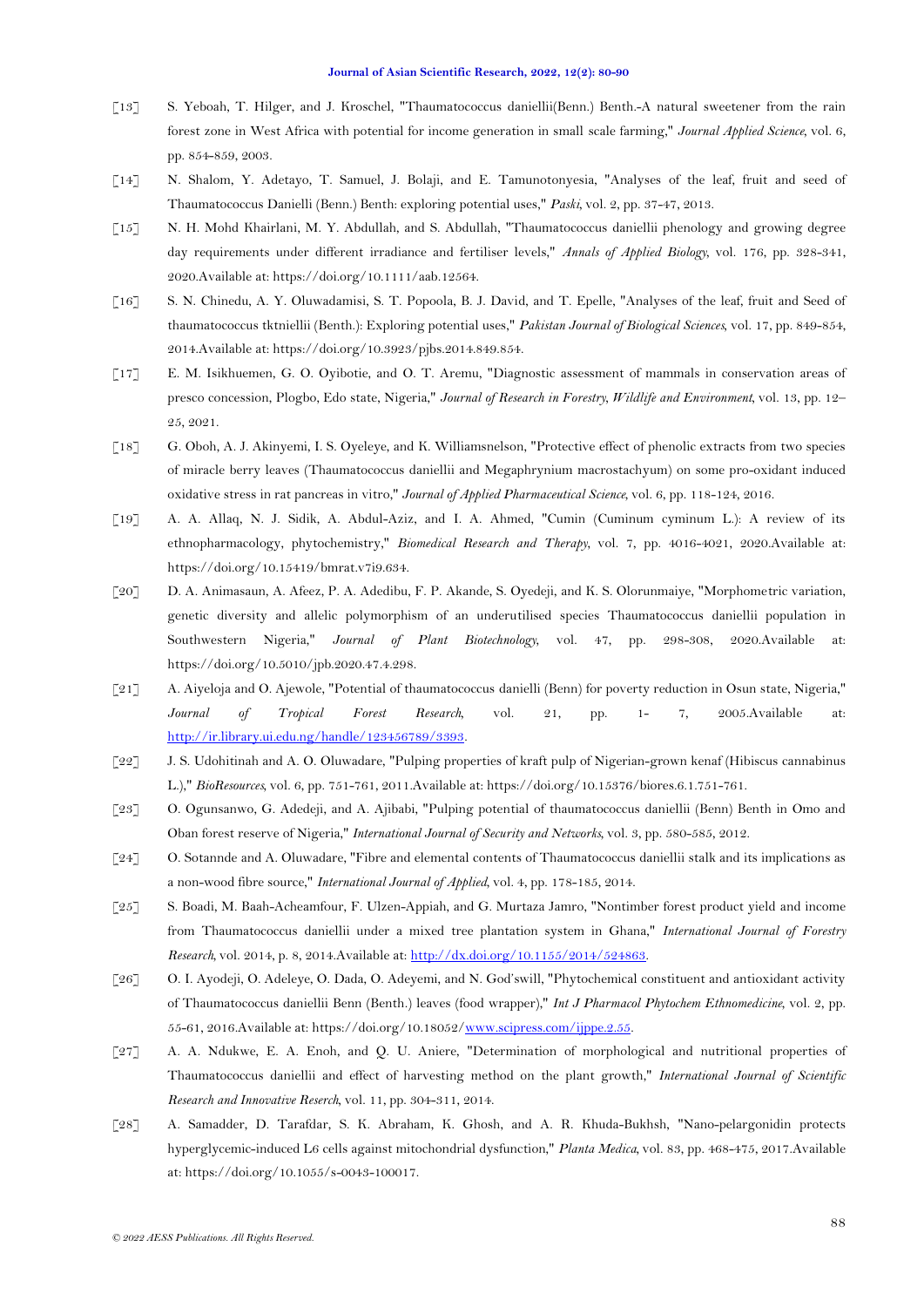- <span id="page-9-0"></span>[29] S. P. Thibado, J. T. Thornthwaite, T. K. Ballard, and B. T. Goodman, "Anticancer effects of Bilberry anthocyanins compared with NutraNanoSphere encapsulated Bilberry anthocyanins," *Molecular and Clinical Oncology,* vol. 8, pp. 330- 335, 2018.
- <span id="page-9-1"></span>[30] K. Khan, R. Karodi, A. Siddiqui, S. Thube, and R. Rub, "Development of anti-acne gel formulation of anthraquinones rich fraction from Rubia cordifolia (Rubiaceae)," *International Journal of Applied Research in Natural Products,* vol. 4, pp. 28-36, 2011.
- [31] J. P. Shrestha, M. Y. Fosso, J. Bearss, and C.-W. T. Chang, "Synthesis and anticancer structure activity relationship investigation of cationic anthraquinone analogs," *European Journal of Medicinal Chemistry,* vol. 77, pp. 96-102, 2014.Available at: https://doi.org/10.1016/j.ejmech.2014.02.060.
- [32] T. Jackson, J. Verrier, and P. Kochanek, "Anthraquinone-2-sulfonic acid (AQ2S) is a novel neurotherapeutic agent," *Cell Death & Disease,* vol. 4, pp. e451-e451, 2013.Available at: https://doi.org/10.1038/cddis.2012.187.
- [33] J. P. Shrestha, Y. P. Subedi, L. Chen, and C.-W. T. Chang, "A mode of action study of cationic anthraquinone analogs: A new class of highly potent anticancer agents," *MedChemComm,* vol. 6, pp. 2012-2022, 2015.Available at: https://doi.org/10.1039/c5md00314h.
- [34] E. J. Seo, T. M. Ngoc, S.-M. Lee, Y. S. Kim, and Y.-S. Jung, "Chrysophanol-8-O-glucoside, an anthraquinone derivative in rhubarb, has antiplatelet and anticoagulant activities," *Journal of Pharmacological Sciences,* vol. 118, pp. 245-254, 2012.Available at: https://doi.org/10.1254/jphs.11123fp.
- <span id="page-9-2"></span>[35] H.-h. Hao, Z.-m. Shao, D.-q. Tang, Q. Lu, X. Chen, X.-x. Yin, J. Wu, and H. Chen, "Preventive effects of rutin on the development of experimental diabetic nephropathy in rats," *Life Sciences,* vol. 91, pp. 959-967, 2012.Available at: https://doi.org/10.1016/j.lfs.2012.09.003.
- [36] A. Annapurna, C. S. Reddy, R. B. Akondi, and S. R. Rao, "Cardioprotective actions of two bioflavonoids, quercetin and rutin, in experimental myocardial infarction in both normal and streptozotocin-induced type I diabetic rats," *Journal of Pharmacy and Pharmacology,* vol. 61, pp. 1365-1374, 2009.Available at: https://doi.org/10.1211/jpp.61.10.0014.
- [37] A. R. Gulpinar, I. E. Orhan, A. Kan, F. S. Senol, S. A. Celik, and M. Kartal, "Estimation of in vitro neuroprotective properties and quantification of rutin and fatty acids in buckwheat (Fagopyrum esculentum Moench) cultivated in Turkey," *Food Research International,* vol. 46, pp. 536-543, 2012.Available at: https://doi.org/10.1016/j.foodres.2011.08.011.
- <span id="page-9-3"></span>[38] T. Sun, X. Yan, W. Guo, and D. Zhao, "Evaluation of cytotoxicity and immune modulatory activities of soyasaponin Ab: An in vitro and in vivo study," *Phytomedicine,* vol. 21, pp. 1759-1766, 2014.Available at: https://doi.org/10.1016/j.phymed.2014.09.002.
- [39] J. Lin, Y. Cheng, T. Wang, L. Tang, Y. Sun, X. Lu, and H. Yu, "Soyasaponin Ab inhibits lipopolysaccharide-induced acute lung injury in mice," *International Immunopharmacology,* vol. 30, pp. 121-128, 2016.Available at: https://doi.org/10.1016/j.intimp.2015.12.001.
- [40] H. M. Agha, K. A. Radzun, N. J. Sidik, and A. H. Jawad, "Callus induction of fenugreek trigonella foenum-graecum via auxin combined with cytokinins hormones, and assessment of toxicity via brine shrimp assay," *Journal of Asian Scientific Research,* vol. 12, pp. 12-27, 2022.Available at: https://doi.org/10.55493/5003.v12i1.4449.
- <span id="page-9-4"></span>[41] T. Matsubara, N. Takakura, M. Urata, Y. Muramatsu, M. Tsuboi, K. Yasuda, W. N. Addison, M. Zhang, K. Matsuo, and C. Nakatomi, "Geranylgeraniol induces PPARγ expression and enhances the biological effects of a PPARγ agonist in adipocyte lineage cells," *In Vivo,* vol. 32, pp. 1339-1344, 2018.Available at: https://doi.org/10.21873/invivo.11384.
- <span id="page-9-5"></span>[42] H.-J. Ho, H. Shirakawa, R. Yoshida, A. Ito, M. Maeda, T. Goto, and M. Komai, "Geranylgeraniol enhances testosterone production via the cAMP/protein kinase A pathway in testis-derived I-10 tumor cells," *Bioscience, Biotechnology, and Biochemistry,* vol. 80, pp. 791-797, 2016.Available at: https://doi.org/10.1080/09168451.2015.1123612.
- <span id="page-9-6"></span>[43] J.-Y. Fang, T.-H. Tsai, Y.-Y. Lin, W.-W. Wong, M.-N. Wang, and J.-F. Huang, "Transdermal delivery of tea catechins and theophylline enhanced by terpenes: A mechanistic study," *Biological and Pharmaceutical Bulletin,* vol. 30, pp. 343- 349, 2007.Available at: https://doi.org/10.1248/bpb.30.343.